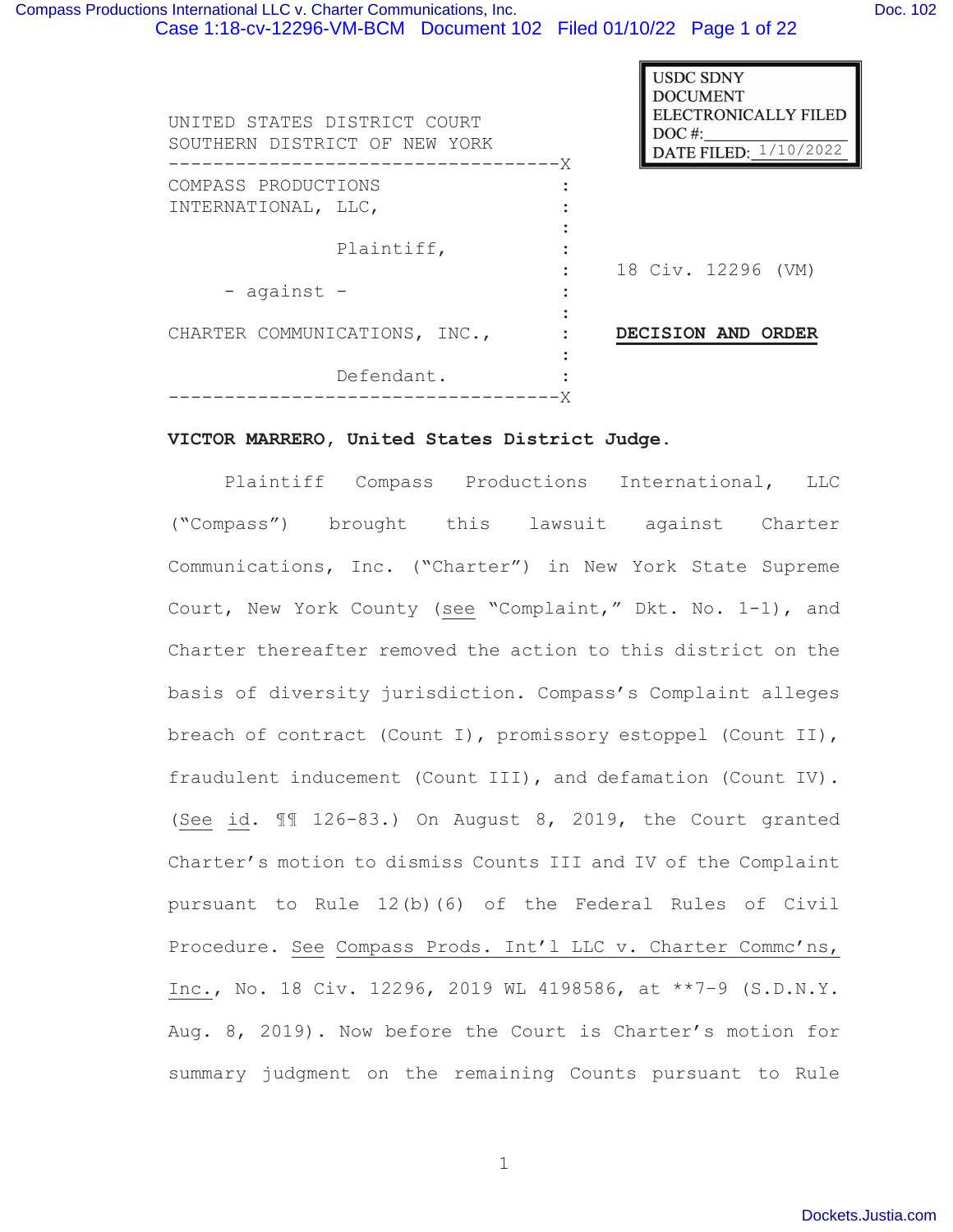Case 1:18-cv-12296-VM-BCM Document 102 Filed 01/10/22 Page 2 of 22

56(a) of the Federal Rules of Civil Procedure. (Dkt. Nos. 82– 85.) For the reasons set forth below, Charter's motion for summary judgment is GRANTED.

#### **I. BACKGROUND**

#### A. FACTUAL BACKGROUND<sup>1</sup>

Charter is a multichannel video programmer distributor ("MVPD"). As an MVPD, Charter operates a cable service that allows programmers to provide channels of video content to Charter's customers through linear or subscription video-ondemand ("SVOD") services. Unlike linear services that make television programming constantly available on a dedicated channel, SVOD channels are typically available only to paying subscribers through a subscriber-initiated menu selection.

Compass owns television programming called The Jewish Channel ("TJC"), which Time Warner Cable ("TWC") carried as an SVOD channel. Charter has never carried TJC as an SVOD or linear channel.

On May 26, 2015, Charter made public its intent to merge with TWC. Upon hearing of this news, Compass's CEO, Elie Singer ("E.Singer"), called Charter's head of Programming,

<sup>&</sup>lt;sup>1</sup> The factual recitation set forth below is confined to the facts in Charter's Local Rule 56.1 Statement (see "Def. SUMF," Dkt. No. 85) that Compass does not dispute. (See Dkt.  $\overline{\mathrm{No}}$ . 97.) Certain facts that the parties dispute (or purportedly dispute) are examined in Part III, infra. Unless specifically quoted or otherwise cited as necessary, no other citation to Charter's Local Rule 56.1 Statement will be made.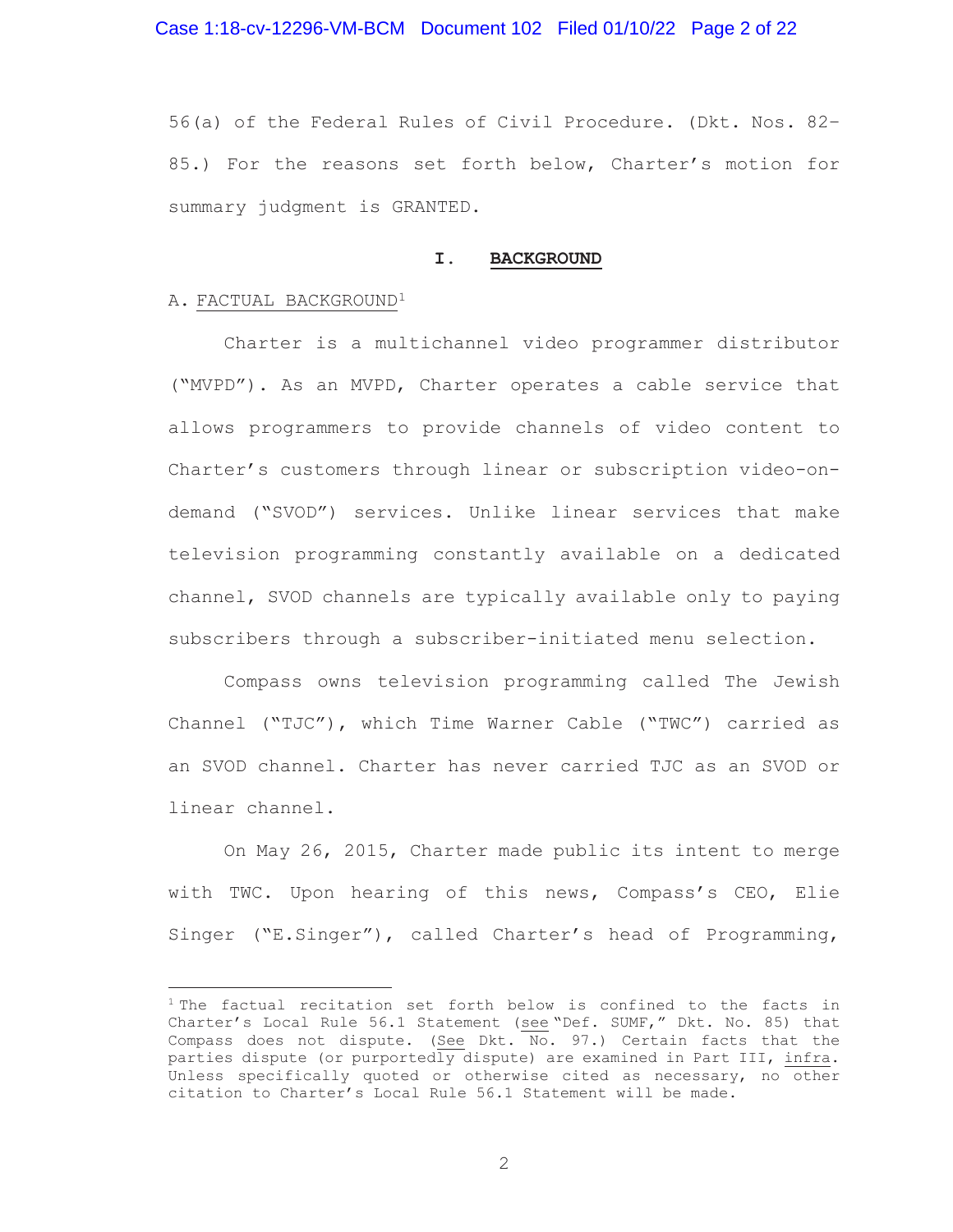# Case 1:18-cv-12296-VM-BCM Document 102 Filed 01/10/22 Page 3 of 22

Allan Singer ("A.Singer") to request that Charter carry TJC as a linear channel. A.Singer told E.Singer that Charter had a lot going on at the time and suggested E.Singer call him back during the following year.

In the meantime, Compass met with lobbyists to put pressure on Charter. To further those efforts, E.Singer engaged Howard Friedman ("Friedman"), former President and Chairman of the American Israel Public Affairs Committee, who contacted Congressman Steny Hoyer's office about talking to the Federal Communications Commission (the "FCC"). While Charter's merger with TWC was pending before the FCC for approval, the FCC was engaged in a separate proceeding evaluating the carriage of diverse and independent networks across all MVPDs. Thus, Compass pressed for Charter's carriage of TJC on the basis that if Charter did not carry TJC, post-merger the Jewish communities currently served by TWC would lack a Jewish network.

Congressman Hoyer's office put Friedman in touch with a current lobbyist in the cable industry for advice on how to proceed. This lobbyist told Friedman that before approaching the FCC, Friedman should speak with someone from Charter. The lobbyist connected Friedman to Waldo McMillan ("McMillan"), Charter's Head of Government Affairs. During one of Friedman's conversations with McMillan, McMillan asked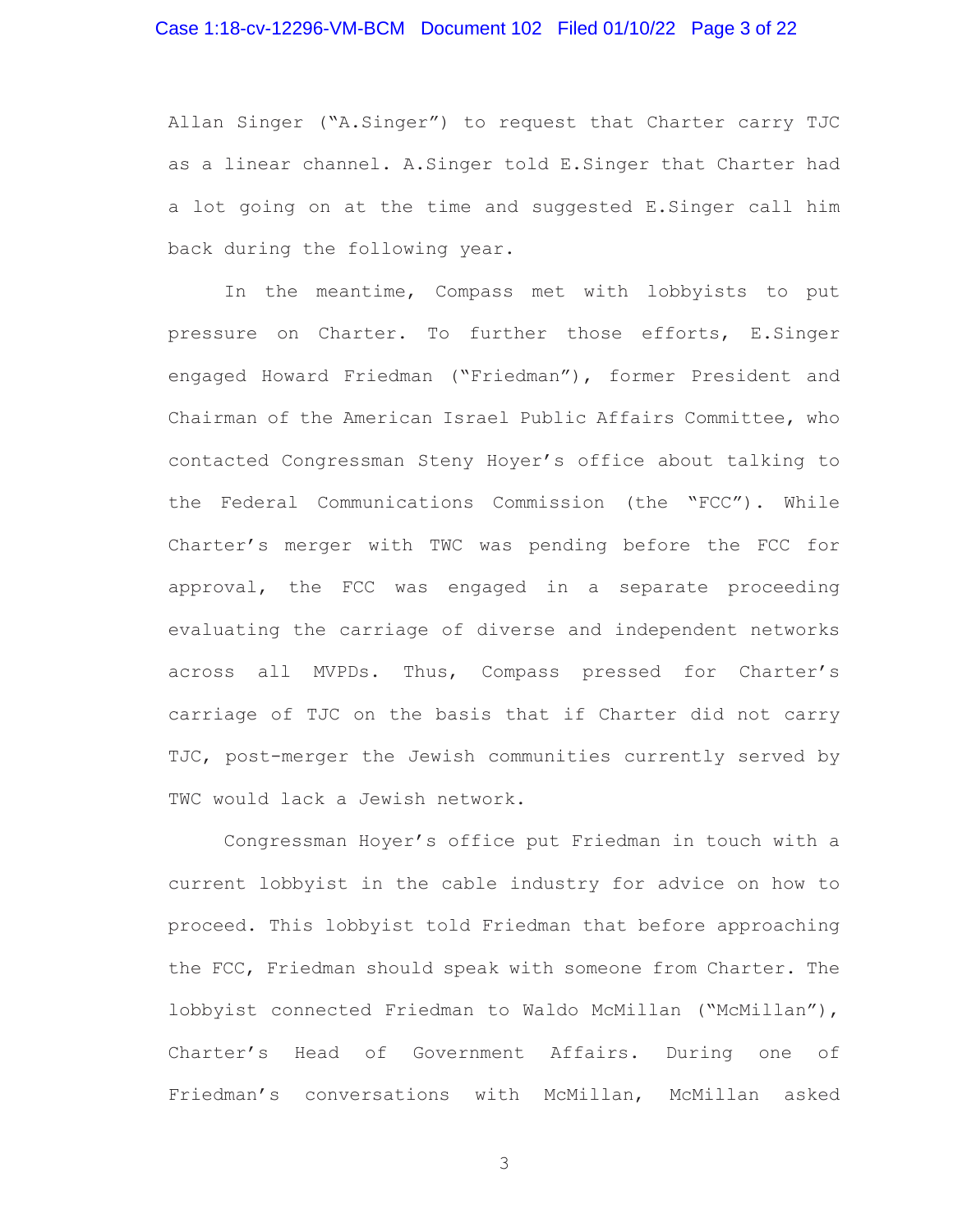# Case 1:18-cv-12296-VM-BCM Document 102 Filed 01/10/22 Page 4 of 22

Compass "not to go to the FCC because that would mess up the merger," and instead McMillan would put E.Singer in touch with a senior executive at Charter. (Def. SUMF 1 38.)

Following through on his promise, McMillan arranged for E.Singer to speak to A.Singer again. On the morning of December 21, 2015, E.Singer called A.Singer and had an unrecorded conversation with no one else on the line (the "December 21 Call"). A.Singer understood Compass was seeking an agreement from Charter to carry TJC as a linear channel, and A.Singer asked E.Singer to describe the terms for such a deal. The parties dispute which terms were discussed, but they agree E.Singer asked A.Singer for a written contact and A.Singer told E.Singer that he could not send one because he did not know whether the merger would go through.

After the December 21 Call, E.Singer recounted the conversation to Steven Weiss, a Compass executive, and Friedman. According to Weiss, E.Singer stated that he and A.Singer agreed to a contract for "five years" of linear carriage of TJC. Weiss recounts that E.Singer told him the launch timing "was something that had been left entirely unclear," but "[Charter] wouldn't accelerate [launch] to 60 to 90 days." (Id. ¶ 62.) Nevertheless, "[E.Singer] believed [Compass] could still get 120 days possibly, but in any case, six to nine months after the merger." (Id.) Friedman similarly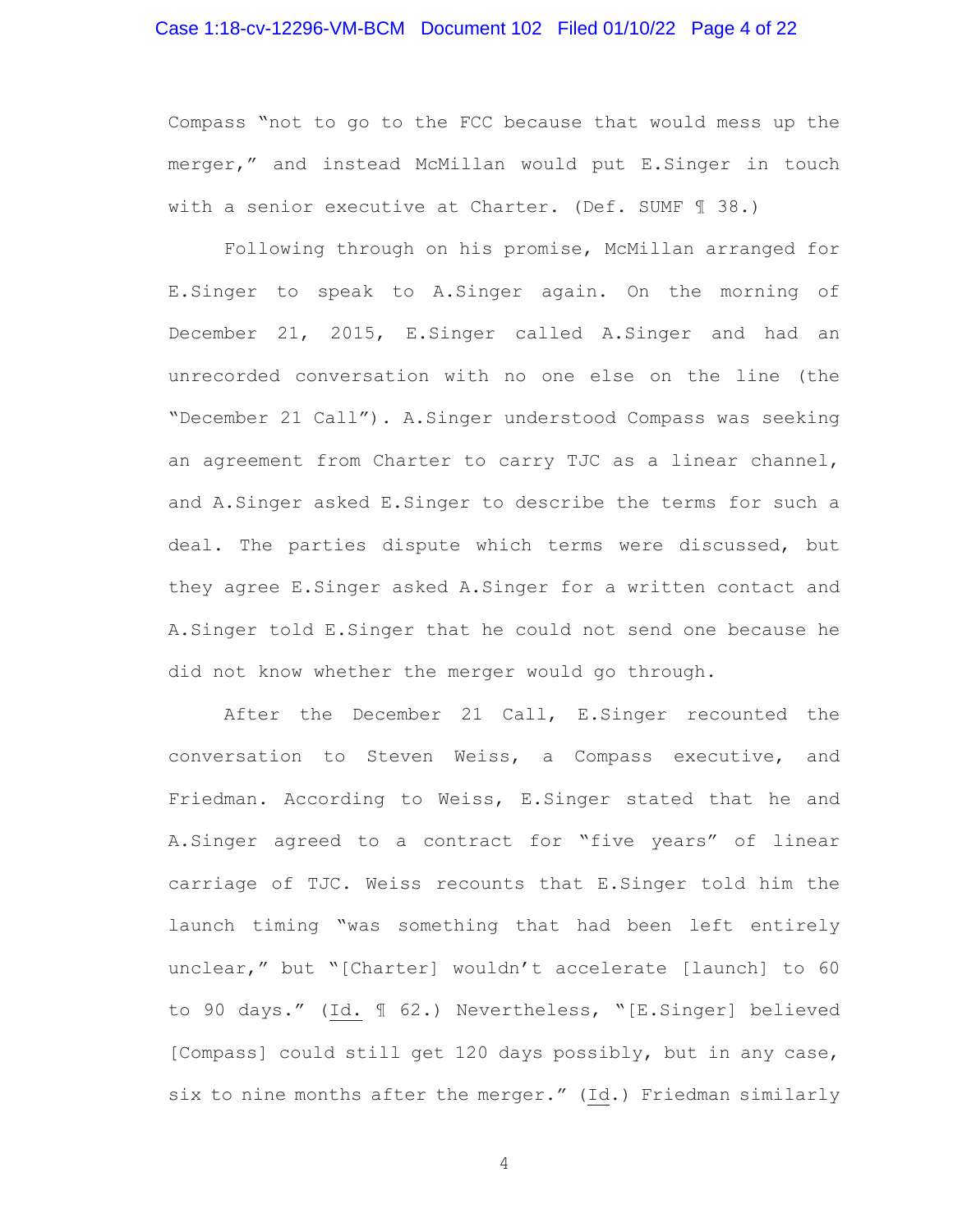# Case 1:18-cv-12296-VM-BCM Document 102 Filed 01/10/22 Page 5 of 22

recalls that "one thing [E.Singer] was still waiting for was an agreement on the launch date." (Id. ¶ 63.)

On December 22, 2015, E.Singer emailed A.Singer a document titled "The Jewish Channel Programmer Proposal to Charter Communications" (the "Proposal"). The Proposal listed a contract term of five years and included the following statements: "Detailed terms to be defined in a contract between Programmer and Charter Communications;" "Charter Communications will launch Programmer's programming service on all its systems, made available to all subscribers in the 'Silver' tier, which will have approximately 8 million subscribers on the launch date;" and Charter would launch TJC "no later than 120 days after the closing of Charter's merger with Time Warner Cable." (Id. ¶¶ 77–80.) The Proposal also included a section heading titled "Rate Card" with a chart underneath listing penetration rates, which are specific rates dependent on the number of subscribers. The parties agree E.Singer and A.Singer never discussed penetration-based rates during the December 21 Call.

A.Singer forwarded the Proposal and Rate Card to other Charter employees. In his cover email, A.Singer wrote, the "[p]roposed agreement is not conditioned on close, assumes obligations we cannot accept unless the transaction is approved and closes . . . I told [E.Singer] 120 days to launch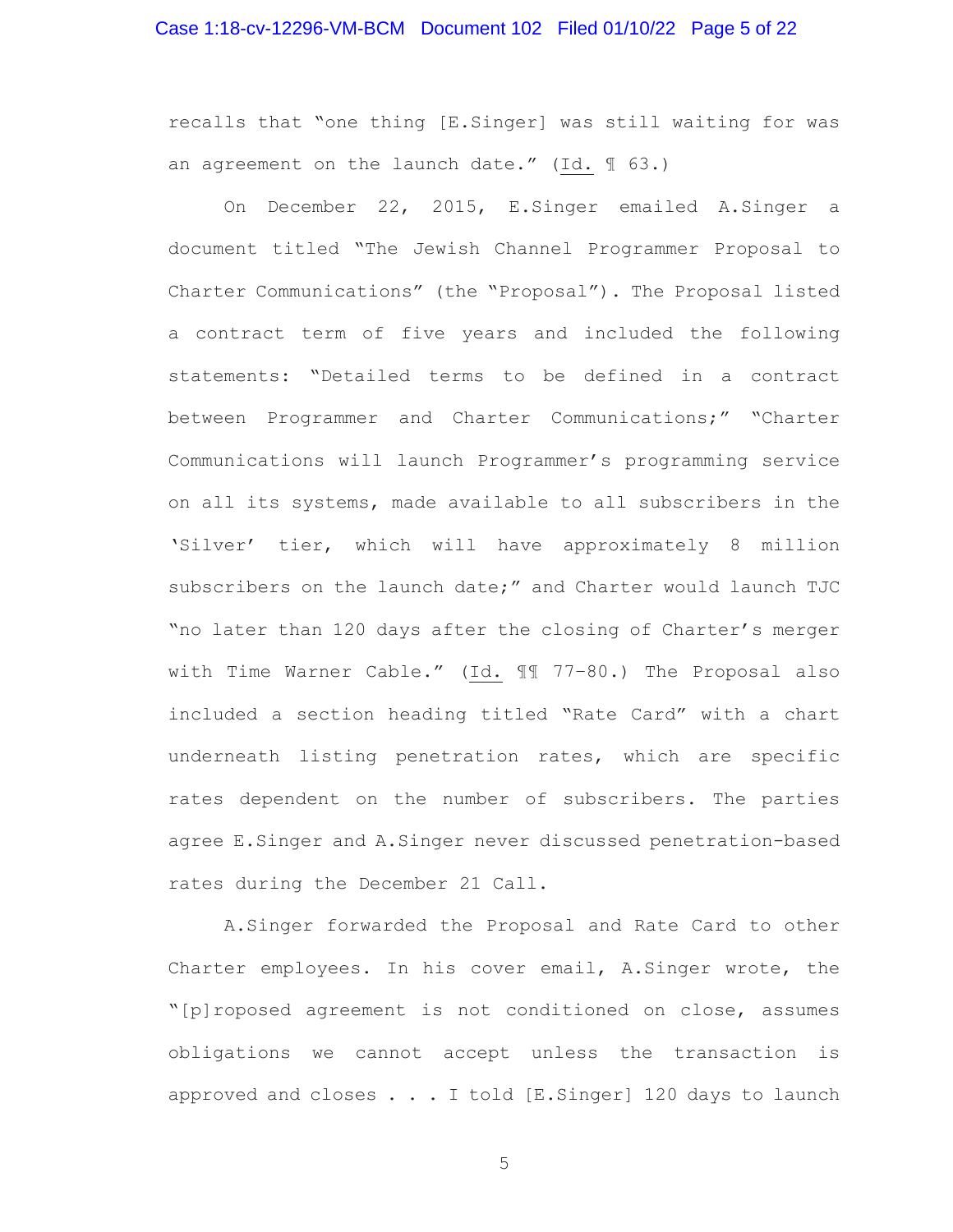# Case 1:18-cv-12296-VM-BCM Document 102 Filed 01/10/22 Page 6 of 22

would not [be] realistic post-close, asked for a year postclose to do this but suggested perhaps say commercially reasonably efforts when [Charter] rebrand[s], no later than 6 months, ([E.Singer] did not like either apparently)." (Id. ¶¶ 99-100.)

On December 23, 2015, A.Singer responded to E.Singer's email. A.Singer told E.Singer "[t]o clarify, I believe you understand it does not actually reflect all the points we discussed, but thank you very much nonetheless." (Id. ¶ 91.) E.Singer responded on December 24, writing, "I really tried to draft the document to incorporate the main points of our conversation, and I thought I did." (Id. ¶ 92.) E.Singer stated that A.Singer could be referring only to the lack of a most favored nation clause and timing for the launch of TJC. E.Singer believed he had already addressed the launch timing by proposing 120 days since A.Singer said 60 and 90 days were not possible. A.Singer never responded to E.Singer's December 24, 2015 email.

E.Singer later testified that as to the launch timing term, "I remember specifically . . . [A.Singer] telling us that 30 days would not be possible and 60 days would not be possible and 90 days would be unlikely" and he "impl[ied] that it would be a very busy time for them the first few months . . . [after the merger closed] . . . which is why I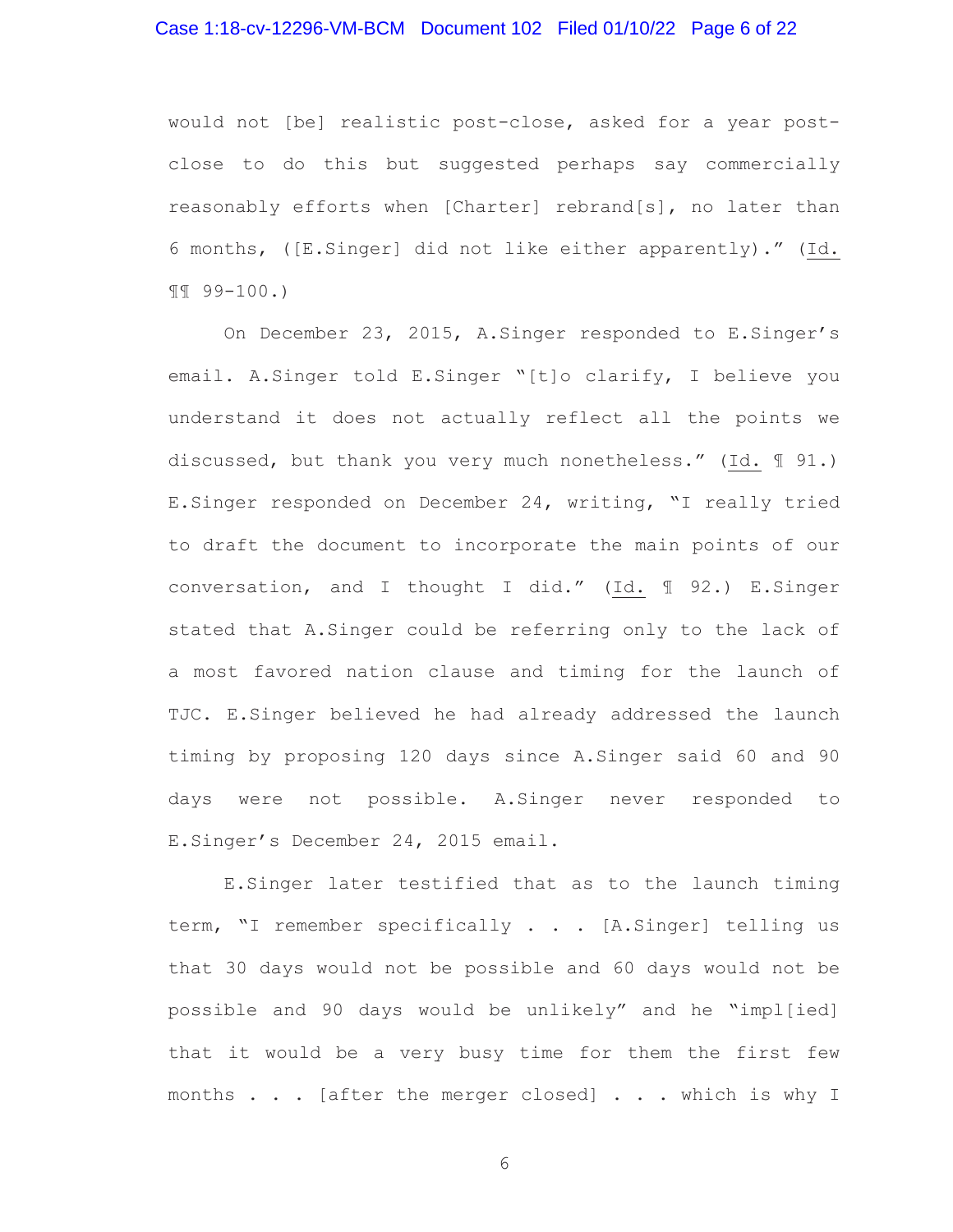# Case 1:18-cv-12296-VM-BCM Document 102 Filed 01/10/22 Page 7 of 22

put the term 120 days in there." ("E.Singer Depo.," Dkt. No. 97-2 at 32:11-25.) When pressed whether E.Singer and A.Singer ever explicitly discussed the term of 120 days on the December 21 Call, E.Singer testified "I don't recall specifically whether we talked about 120 days." (Id. at 34:4-8.)

Following the December 2015 correspondence and A.Singer's lack of response, Compass continued its lobbying efforts by meeting with Congressional staff. On January 12, 2016, E.Singer emailed Friedman and stated:

I just wish we could turn up the volume on Charter again. I feel like we're so close to getting a commitment from them. We've gotten agreement from them on the two most important terms  $-8$  million homes and \$0.05 a month. They didn't commit to a launch date, so I don't know if that means they've committed. I'm afraid they need to commit to someone like a political office that they'll get this done before I'll say it makes sense to trust them.

(Def. SUMF ¶ 110.) Friedman and E.Singer then exchanged a series of emails acknowledging Charter's lack of commitment. (Id. ¶¶ 113-15.)

On March 18, 2016, E.Singer emailed A.Singer and asked for a phone call so that he could catch him up on some developments. A.Singer did not respond, nor did he speak or write to E.Singer after the December 2015 correspondence.

On May 10, 2016, the FCC issued an order approving Charter's merger with TWC, and six days later the merger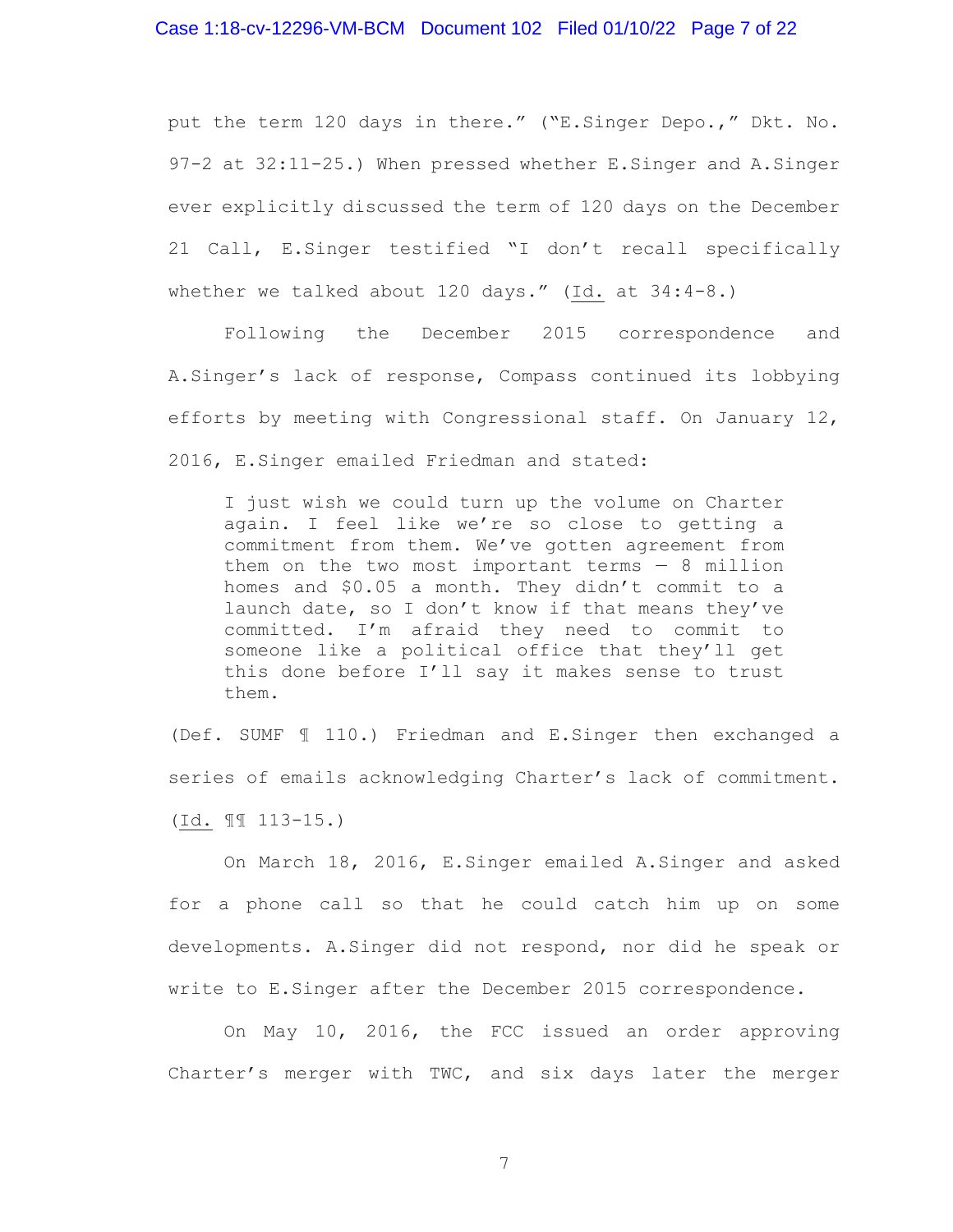# Case 1:18-cv-12296-VM-BCM Document 102 Filed 01/10/22 Page 8 of 22

closed. Charter began incorporating programming offered by TWC but decided not to carry TJC. Compass subsequently filed suit.

### B. MOTION TO DISMISS ORDER

Charter moved previously to dismiss Compass's breach of contract and promissory estoppel claims. See Compass Prods., 2019 WL 4198586, at \*3. Charter's main argument against the breach-of-contract claim was that the parties never formed a valid contract. Charter invoked the statute of frauds, a legal principle that requires a contract that cannot be performed within a year to be made in writing. See D&N Boening, Inc. v. Kirsch Beverages, Inc., 472 N.E.2d 992, 993-94 (1984).

On August 8, 2019, the Court denied the motion as to Counts I and II because of a factual ambiguity in the Complaint which, when read in favor of Compass, made the statute of frauds inapplicable. See Compass Prods., 2019 WL 4198586, at \*\*7-8. The Court found that if Compass viewed the putative contract to embody an agreement by Charter to launch and carry TJC, performance was possible within a year. On the other hand, if the putative contract embodied an agreement by Charter to give Compass five years of Silver Tier distribution, the statute of frauds posed a potential obstacle to Compass's breach of contract claim. The Court gave Compass the benefit of the factual ambiguity in the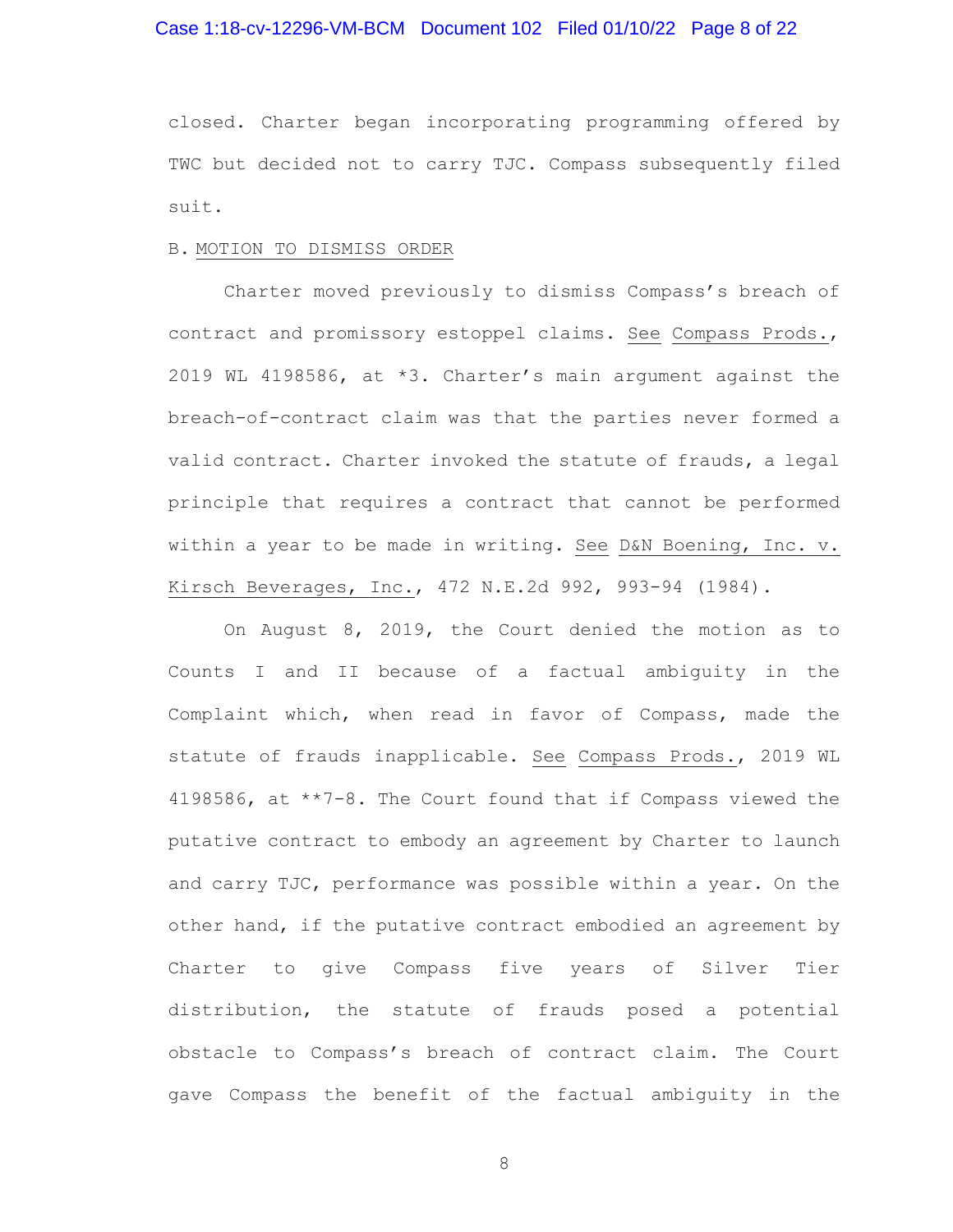# Case 1:18-cv-12296-VM-BCM Document 102 Filed 01/10/22 Page 9 of 22

Complaint and left the option open for Charter to renew the statute of frauds defense upon a fuller evidentiary record.

As to Compass's promissory estoppel claim, the Court found that Compass's allegations sufficed to establish a prima facie case of promissory estoppel. See Compass Prods., 2019 WL 4198586, at \*8. The Complaint's allegations demonstrated a clear and unambiguous promise by A.Singer that, in return for Compass's forbearance from lobbying the FCC and in the event the merger were approved, Charter would launch and carry TJC as a linear channel. The Court further found that Compass adequately alleged reasonable reliance upon that promise and reasonably refrained from lobbying the FCC to Compass's detriment -- Compass potentially lost a valuable opportunity that may not arise again for some years since Compass withheld lobbying the FCC after previously failing at multiple attempts to convert TJC to a linear channel through direct negotiation with cable operators.

Having found Compass's allegations adequately pled claims for breach of contract and promissory estoppel at the motion to dismiss stage, the Court allowed those claims to proceed, and discovery ensued.

# C. PARTIES' ARGUMENTS

At this stage, Charter argues that Compass's breach of contract claim fails for four independent reasons. See "Def.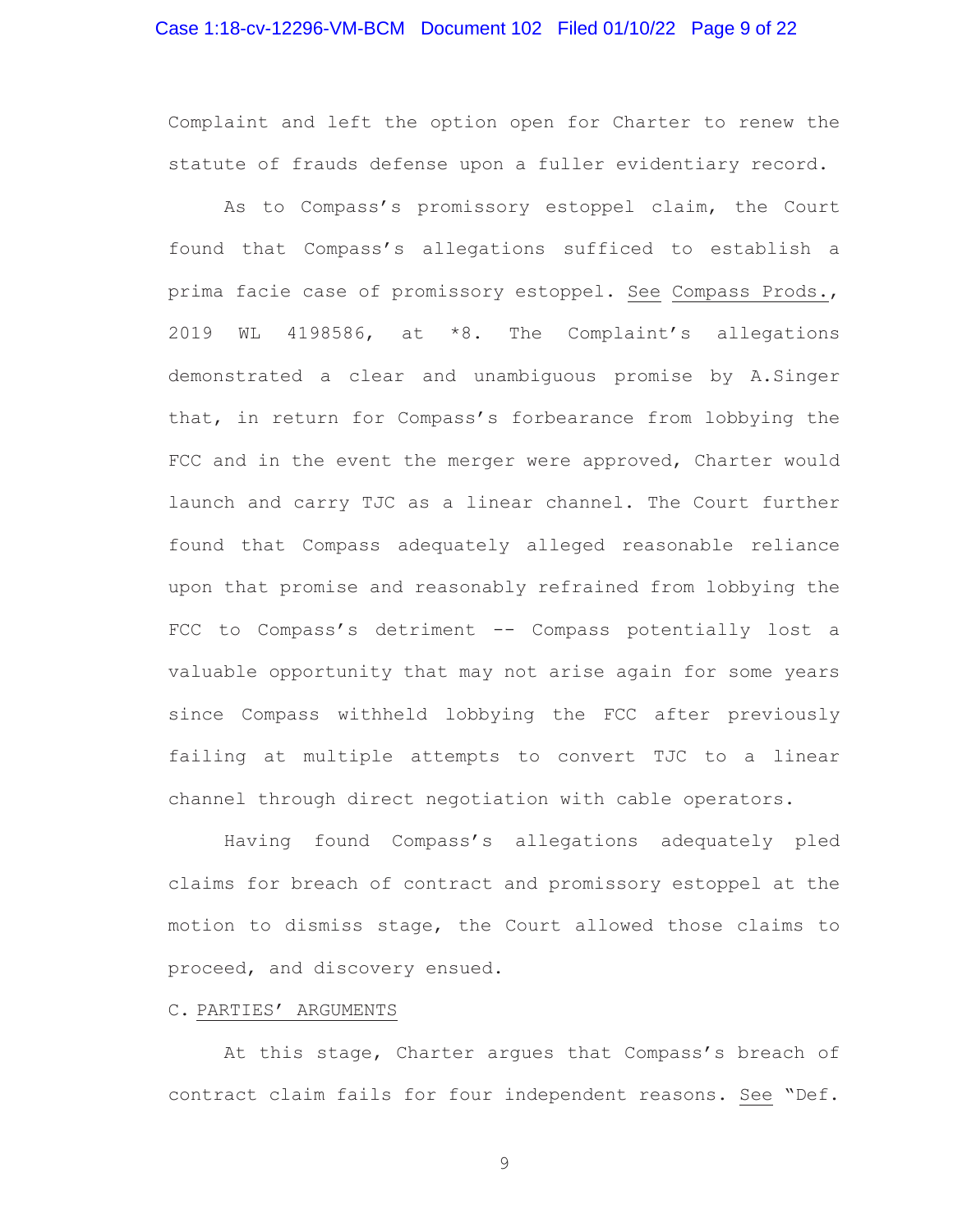# Case 1:18-cv-12296-VM-BCM Document 102 Filed 01/10/22 Page 10 of 22

Mem.," Dkt. No. 83 at 14-26.) First, the parties did not agree on all essential terms of a carriage deal. Second, the statute of frauds bars enforcement of the alleged oral agreement. Third, the parties clearly communicated their intent to be bound only by a written contract, which never came to fruition. And fourth, Compass has no evidence to substantiate its alleged damages.

As for Compass's promissory estoppel claim, Charter argues it fails as a matter of law because, among other things, there was no clear and unambiguous promise of carriage. (See Def. Mem. at 26-29.) Specifically, discovery has proven that Charter never made a promise to carry TJC in exchange for Compass refraining from lobbying the FCC. If any promise was made in exchange for Compass not going to the FCC, Charter avers, the promise was to arrange a call between A.Singer and E.Singer, and that call occurred on December 21, 2015.

Compass opposes the Motion and contends that its breach of contract claim should proceed to trial because the evidentiary record thus far shows disputed questions of material fact. (See "Pl. Opp.," Dkt. No. 92 at 9-23.) First, Compass argues that the parties agreed upon the three essential terms of a standard carriage agreement, including agreeing to a launch window of three to six months. Second,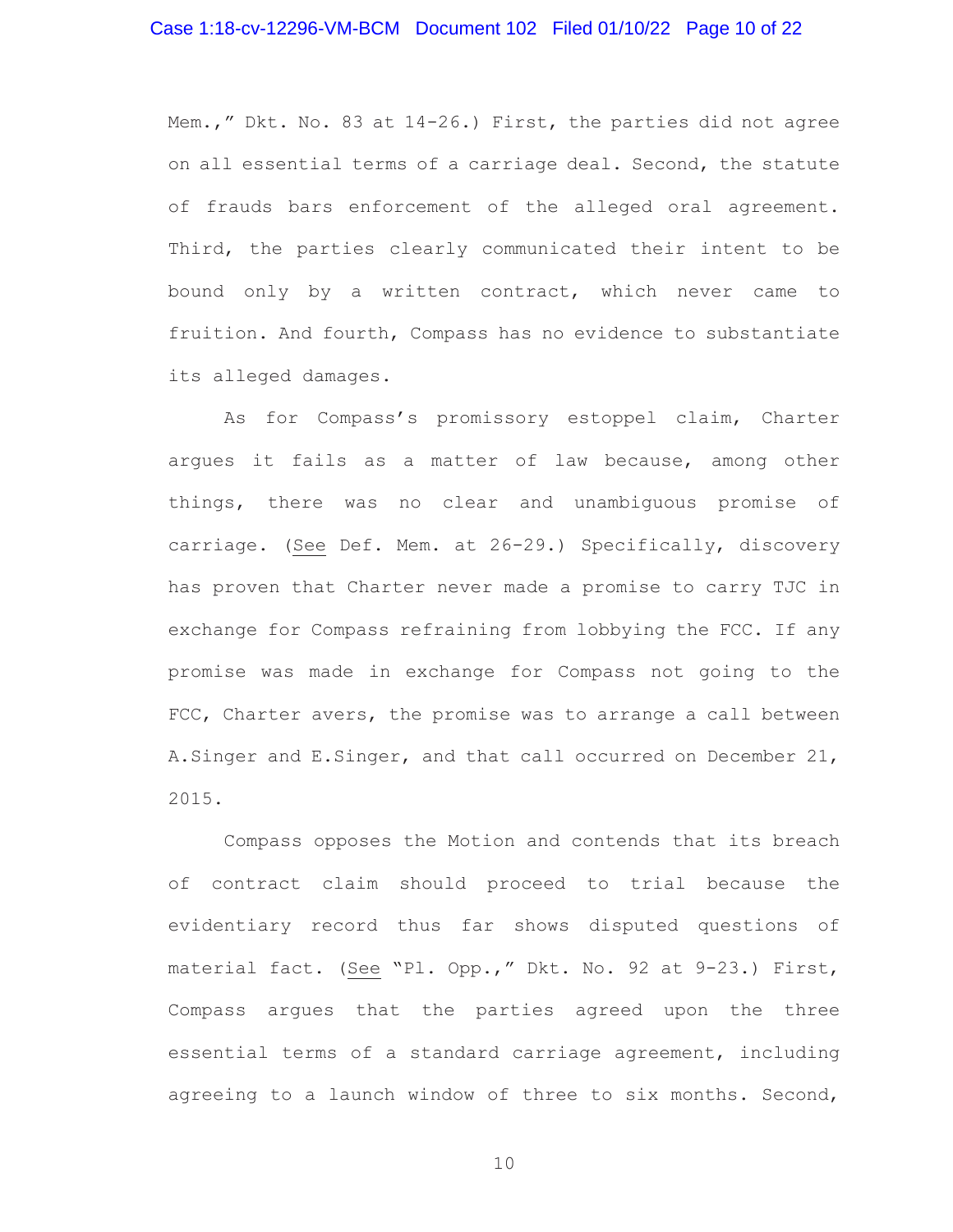# Case 1:18-cv-12296-VM-BCM Document 102 Filed 01/10/22 Page 11 of 22

Compass contends that the statute of frauds does not apply because its breach of contract claim is based on the agreement for Charter to launch and carry TJC as a linear channel, which could be performed within one year. Third, Compass claims that neither side conditioned its agreement on a formal written document, and fourth, Compass can demonstrate reasonably accurate expectation damages.

Compass additionally argues that its promissory estoppel claim should survive summary judgment because there are substantial questions of fact surrounding Charter's alleged promise to Compass during the December 21 Call. (See Pl. Opp. at 23-27.) Compass argues that even if A.Singer and E.Singer did not make explicit reference to the FCC during the Call, A.Singer agreed, on behalf of Charter, to carry TJC as long as Compass did not approach the FCC for fear those efforts could block the merger.

# **II. LEGAL STANDARD**

In connection with a motion for summary judgment under Federal Rule of Civil Procedure 56, "[s]ummary judgment is proper if, viewing all the facts of the record in a light most favorable to the non-moving party, no genuine issue of material fact remains for adjudication." Samuels v. Mockry, 77 F.3d 34, 35 (2d Cir. 1996) (citing Anderson v. Liberty Lobby, Inc., 477 U.S. 242, 247-50 (1986)). The role of a court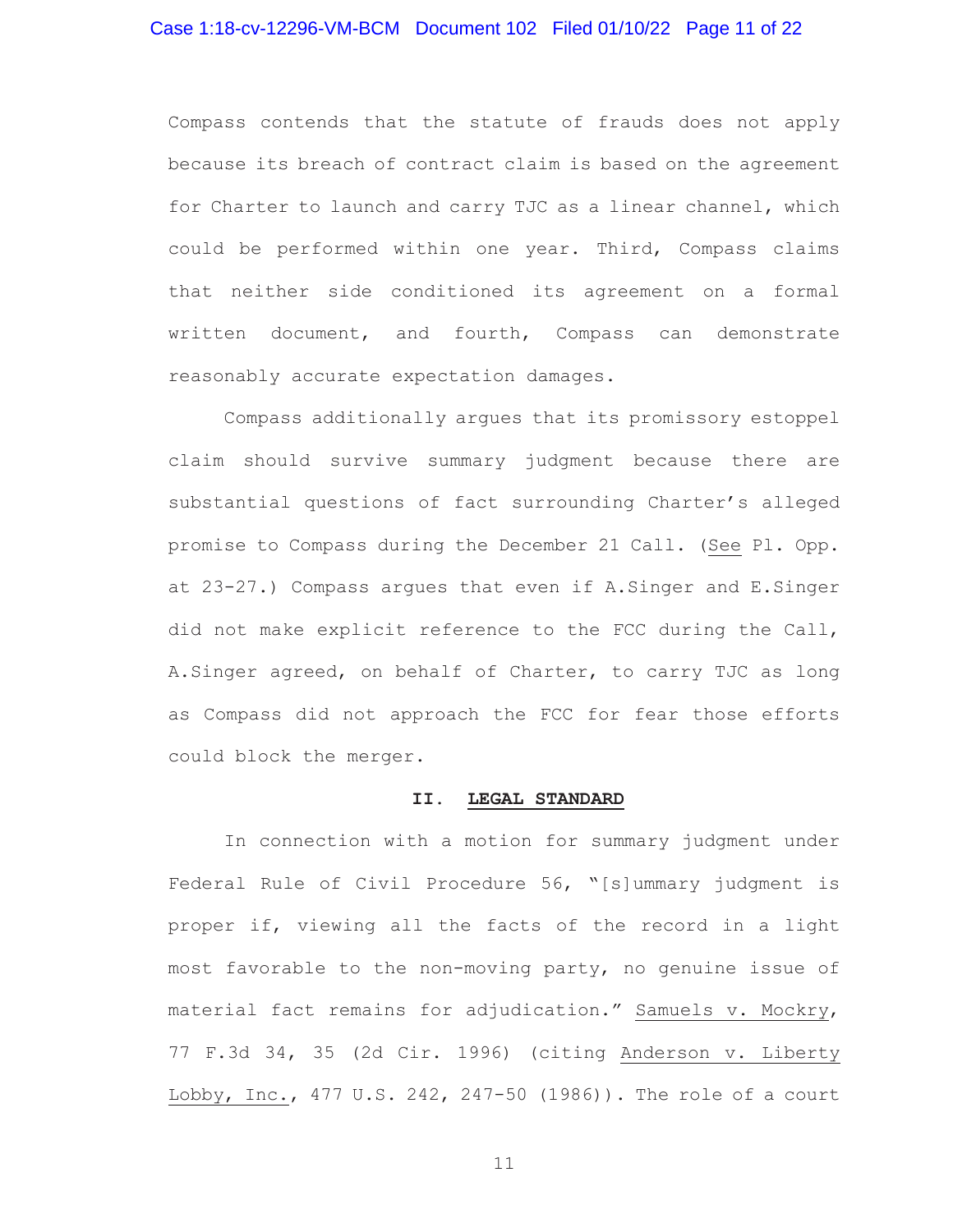# Case 1:18-cv-12296-VM-BCM Document 102 Filed 01/10/22 Page 12 of 22

in ruling on such a motion "is not to resolve disputed issues of fact but to assess whether there are any factual issues to be tried, while resolving ambiguities and drawing reasonable inferences against the moving party." Knight v. U.S. Fire Ins. Co., 804 F.2d 9, 11 (2d Cir. 1986).

The moving party bears the burden of proving that no genuine issue of material fact exists or that, because of the paucity of evidence presented by the nonmovant, no rational jury could find in favor of the nonmoving party. See Gallo v. Prudential Residential Servs., L.P., 22 F.3d 1219, 1223–24 (2d Cir. 1994). "[T]he mere existence of *some* alleged factual dispute between the parties will not defeat an otherwise properly supported motion for summary judgment; the requirement is that there be no genuine issue of *material* fact." Anderson, 477 U.S. at 247–48.

In determining whether the moving party is entitled to judgment as a matter of law, the court must "resolve all ambiguities and draw all justifiable factual inferences in favor of the party against whom summary judgment is sought." Major League Baseball Props., Inc. v. Salvino, Inc., 542 F.3d 290, 309 (2d Cir. 2008). Though a party opposing summary judgment may not "rely on mere conclusory allegations nor speculation," D'Amico v. City of New York, 132 F.3d 145, 149 (2d Cir. 1998), summary judgment is improper if any evidence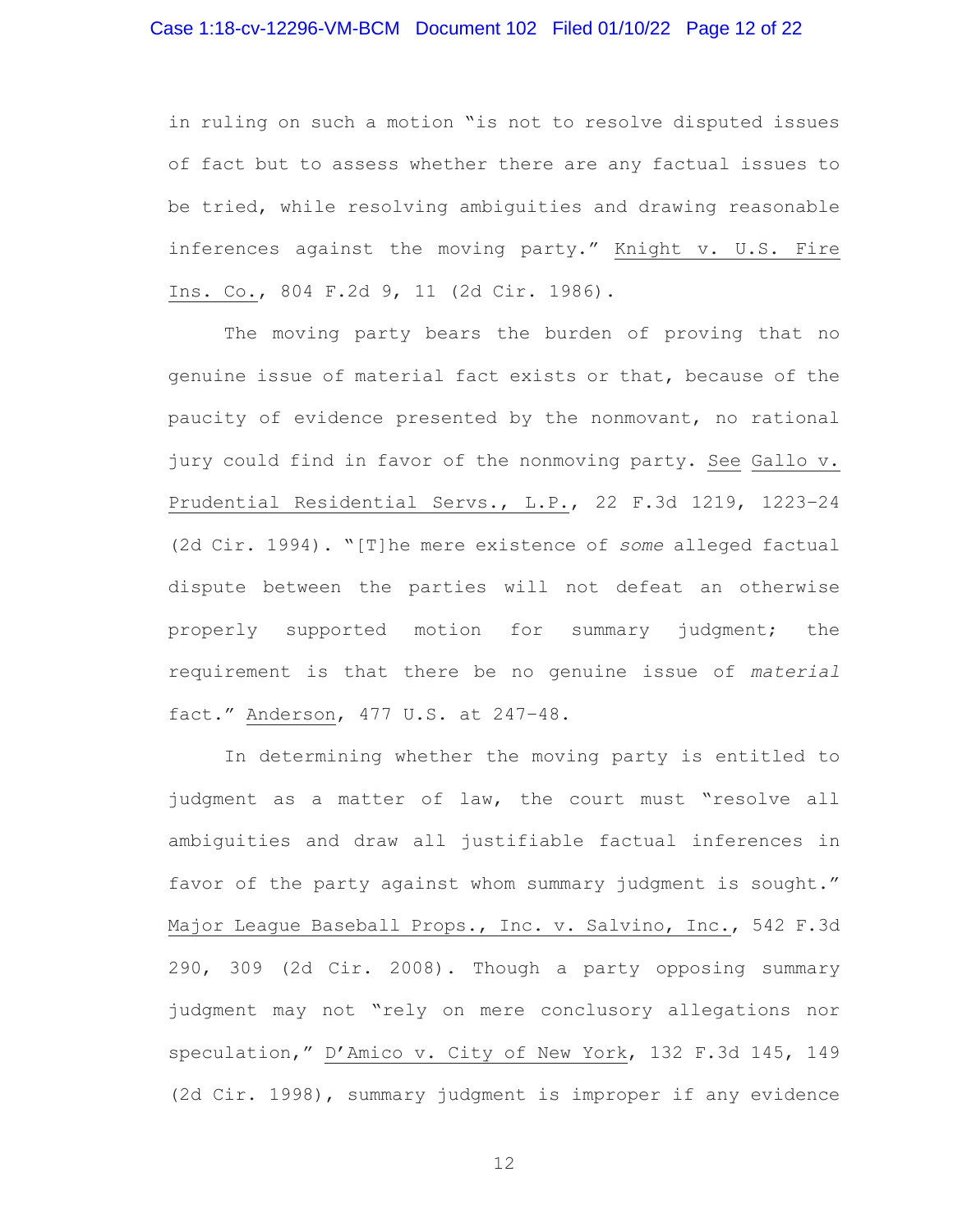in the record allows a reasonable inference to be drawn in favor of the opposing party. See Gummo v. Village of Depew, 75 F.3d 98, 107 (2d Cir. 1996).

### **III. DISCUSSION**

Charter moves for summary judgment on the two remaining counts in this action -- breach of contract and promissory estoppel. For the reasons discussed below, both claims fail as a matter of law and summary judgment in favor of Charter is appropriate.

#### A. BREACH OF CONTRACT

Compass's breach of contract claim fails because on the record before it, the Court finds that the parties did not agree on at least one essential term. To establish a breach of contract under New York law,  $2a$  plaintiff must prove the following elements: (i) the existence of a contract; (ii) breach by the other party; and (iii) damages suffered as a result of the breach. See First Inv'rs Corp. v. Liberty Mut. Ins. Corp., 152 F.3d 162, 168 (2d Cir. 1998). Charter denies that a contract with Compass ever existed. (See Def. Mem. at  $15 - 19.$ 

<sup>&</sup>lt;sup>2</sup> As explained in the Court's prior decision on Charter's motion to dismiss, New York law applies to this action predicated upon diversity jurisdiction because neither party demonstrates a conflict with New York law. <u>See Compass Prods.</u>, 2019 WL 4198586, at \*5 n.5 (citing Zervos v. Trump, 94 N.Y.S.3d 75, 88 (App. Div. 1st Dep't 2019); SNS Bank, N.V. v. Citibank, N.A., 777 N.Y.S.2d 62, 64 (App. Div. 1st Dep't 2004)).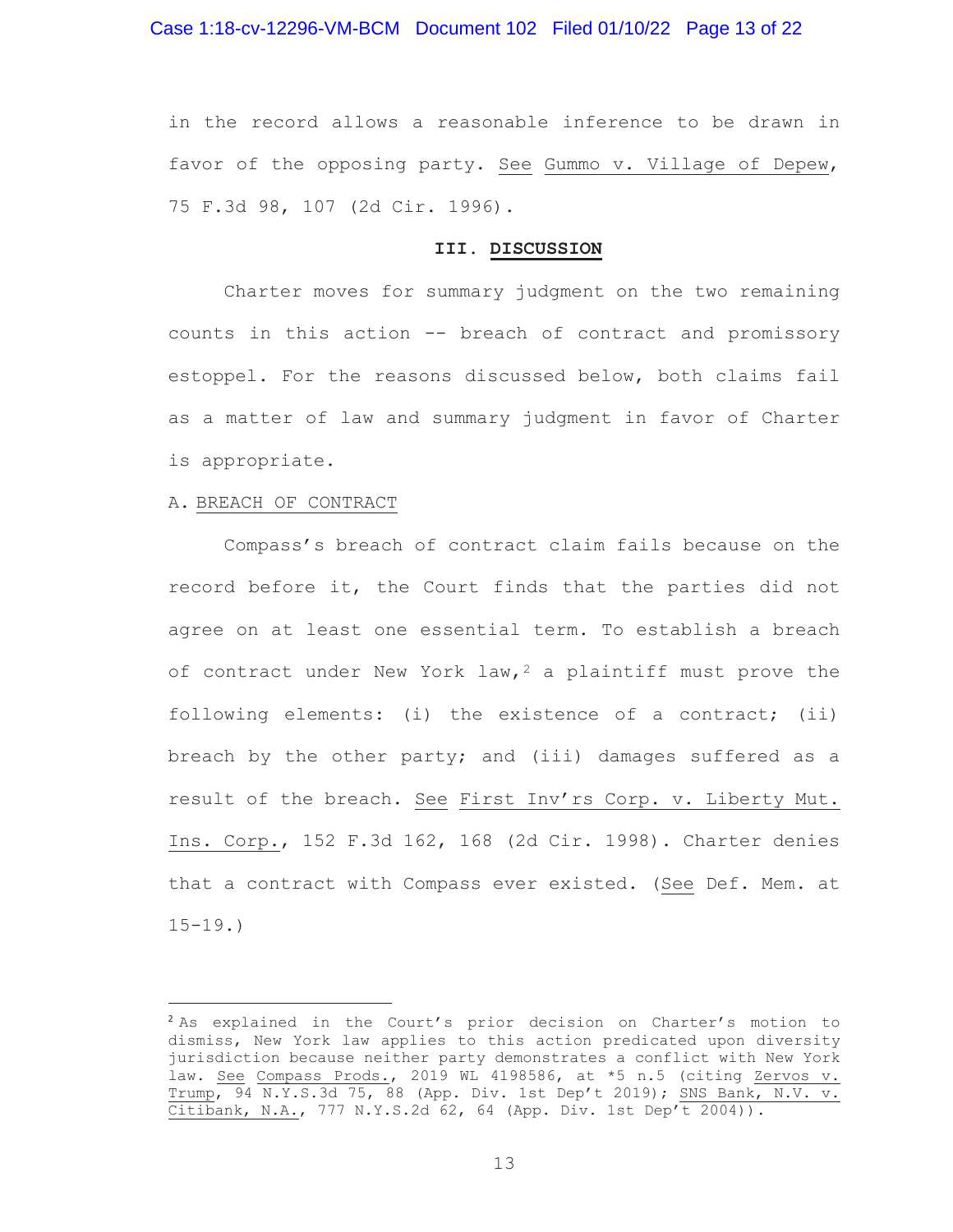For a contract to exist, plaintiff must prove: (i) an offer; (ii) acceptance; (iii) consideration; (iv) mutual assent; and (v) mutual intent to be bound. See Register.com, Inc. v. Verio, Inc., 356 F.3d 393, 427 (2d Cir. 2004). The fundamental basis of a valid enforceable contract is a meeting of the minds, and, if there is no meeting of the minds on all essential terms, there is no contract. See Schurr v. Austin Galleries of Ill., 719 F.2d 571, 576 (2d Cir. 1983).

Whether there has been a meeting of the minds on all essential terms is a question of fact that must be resolved by analyzing the totality of the circumstances. See United States v. Sforza, 326 F.3d 107, 116 (2d Cir. 2003); see also Bazak Int'l Corp. v. Tarrant Apparel Grp., 378 F. Supp. 2d 377, 389 (S.D.N.Y. 2005) ("To determine the presence of mutual assent, . . . [t]he totality of parties' acts, phrases and expressions must be considered, along with the attendant circumstances, the situation of the parties, and the objectives they were striving to attain." (internal quotation marks and citations omitted)). If the Court finds substantial ambiguity regarding whether both parties have mutually assented to all material terms, then the Court can neither find, nor enforce, a contract. See Schurr, 719 F.2d at 576; see also Missigman v. USI Ne., Inc., 131 F. Supp. 2d 495, 506 (S.D.N.Y. 2001) ("If a contract is not reasonably settled in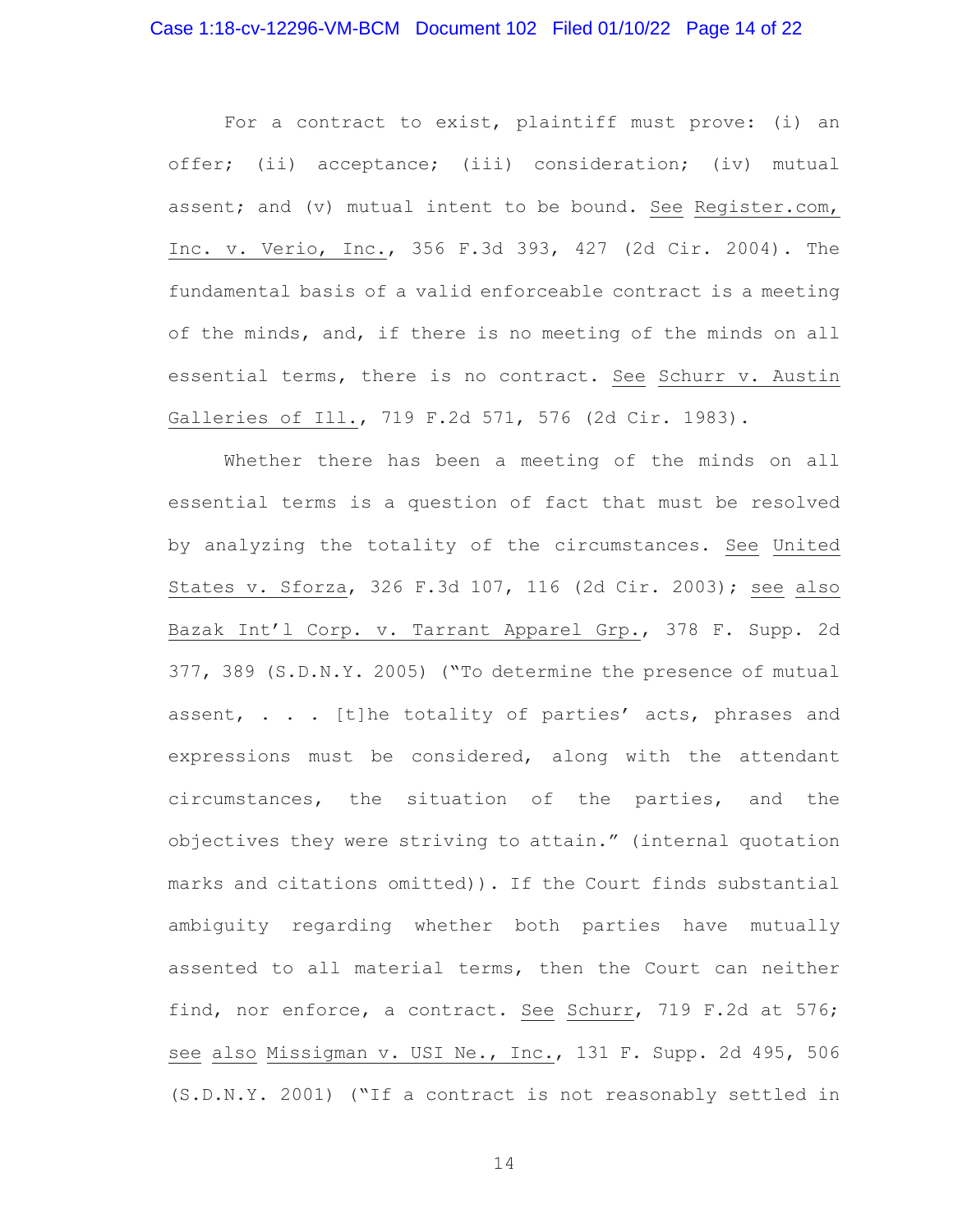# Case 1:18-cv-12296-VM-BCM Document 102 Filed 01/10/22 Page 15 of 22

its material terms, there can be no legally enforceable contract."); Express Indus. & Terminal Corp. v. New York Dep't of Transp., 715 N.E.2d 1050, 1050 (1999) ("To create a binding contract, there must be a manifestation of mutual assent sufficiently definite to assure that the parties are truly in agreement with respect to all material terms.").

The question for the Court is whether the parties had a "meeting of the minds" as to all essential terms of a carriage deal. The parties do not dispute that launch timing is an essential term of any binding carriage contract. (See Pl. Opp. at 5 ("As discussed by Compass' expert  $\ldots$  in this industry, there are three essential terms  $\ldots$  a description of the network's genre and content, the launch tier and date, and the license fee.")); (Def. SUMF  $\text{\textsterling}$  160 ("Charter's and Compass's industry experts agree that each of these three terms is necessary in a carriage agreement.")). What is in dispute is whether Compass and Charter ever agreed on a window of time to launch TJC as a linear channel.

Putting aside the question of whether a window of time, rather than a date certain,  $3$  is sufficient to establish launch

 $3$  E.Singer's testimony makes clear, and Compass does not contest, that E.Singer and A.Singer never agreed to a specific launch date. (See, e.g., E.Singer Depo. at 194:7-12, 222:6-10.) Rather, Compass contends that the parties agreed to a launch window, which is an acceptable custom within the industry. (See Pl. Opp. at 10.) The Court accepts Compass's position for purposes of this motion for summary judgment.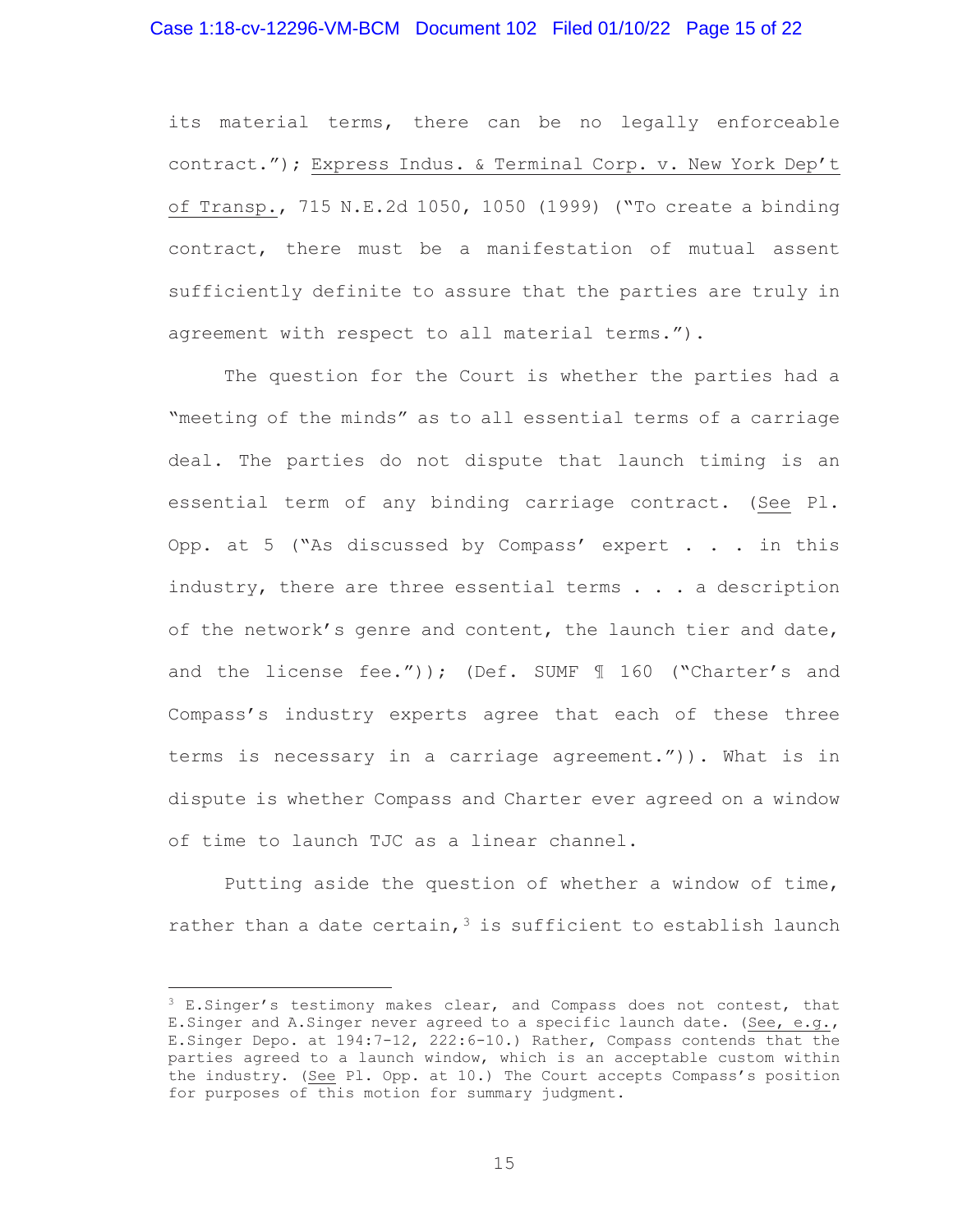## Case 1:18-cv-12296-VM-BCM Document 102 Filed 01/10/22 Page 16 of 22

timing, the Court finds that the totality of circumstances demonstrates there was no meeting of the minds on any amount of time to launch TJC,  $4$  much less the three-to-six-month window Compass advances. Compass contends that on the December 21 Call, A.Singer and E.Singer agreed to launch TJC sometime between three and six months after the merger, which is purportedly evidenced by A.Singer's internal email, dated December 22, 2015. (See Pl. Opp. at 10 ("[T]his internal communication clearly shows that . . . the launch would take place no later than 6 months after Charter's rebrand.")); (Dkt. No. 97-19.) A.Singer recounts in this internal email that he told E.Singer "120 days to launch would not be realistic" and instead he suggested "no later than 6 months." (Dkt. No. 97-19.) Compass uses this statement as alleged proof that Charter agreed to launch TJC no later than six months after the merger.

However, Compass ignores a crucial parenthetical in A.Singer's email accompanying his sixth month suggestion -- "([E.Singer] did not like that either apparently)." (Id.) It comes as no surprise that Compass avoids drawing attention to this parenthetical in its opposition memorandum because this

<sup>4</sup> Although the Court's decision on Charter's motion to dismiss left open the possibility that the statute of frauds defense may pose an obstacle for Compass, see Compass Prods., 2019 WL 4198586, at \*6, the Court finds that Compass's breach of contract claim is premised on an alleged agreement to launch TJC, which could be performed within a year.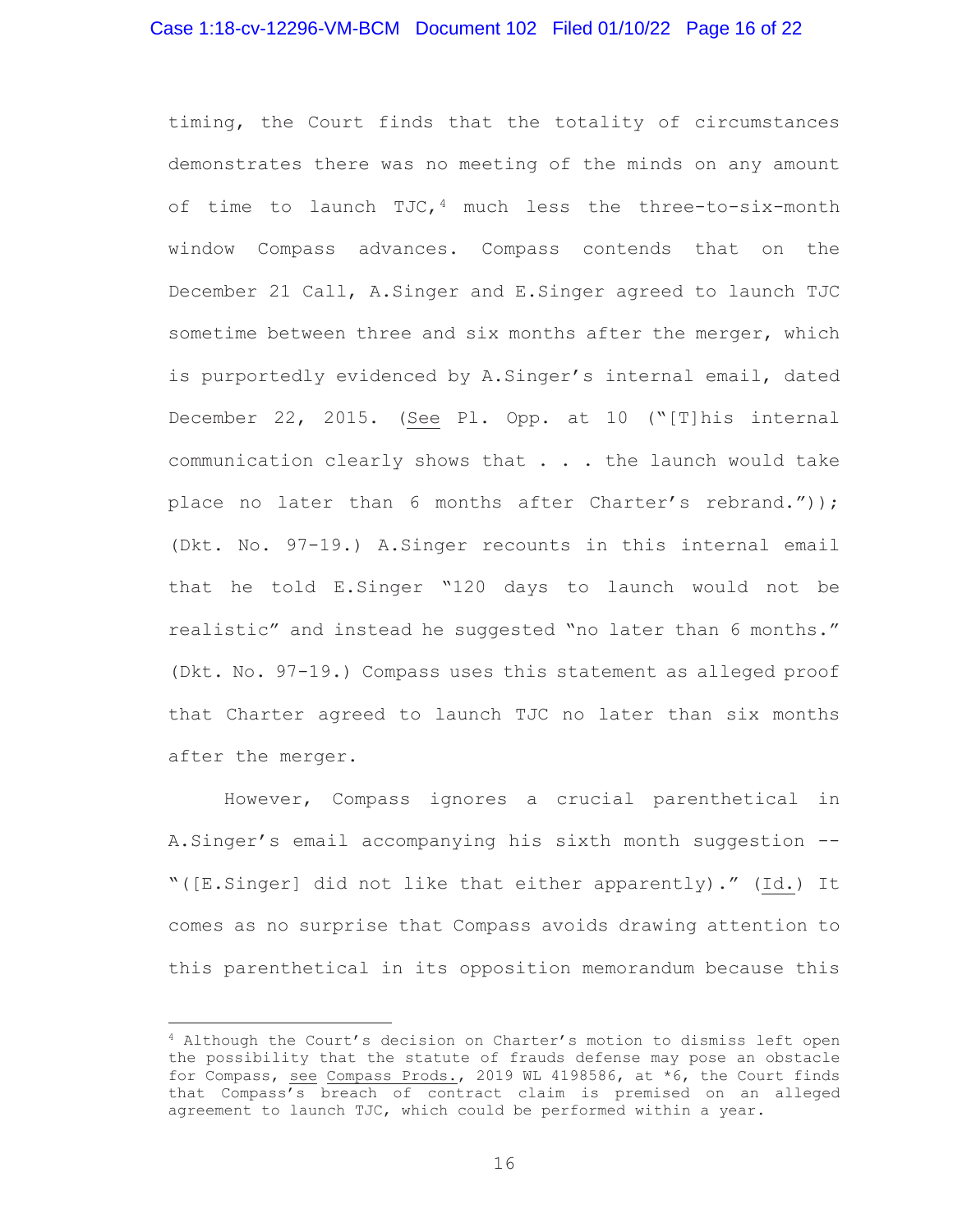# Case 1:18-cv-12296-VM-BCM Document 102 Filed 01/10/22 Page 17 of 22

statement undermines the conclusion that on the December 21 Call E.Singer and A.Singer ever agreed to a six-month deadline. Conceivably, A.Singer may have been willing to set the six-month deadline, but this email, on which Compass heavily relies, when examined in context and its full content suggests that "apparently" E.Singer was not then ready to agree to that material term. (Id.)

Compass's witness testimony corroborates the lack of an agreed upon three-to-six-month launch window. E.Singer recounted the December 21 Call to two people -- Friedman and Weiss -- neither of whom mentioned a launch window during their testimony and in fact, contradicted such a finding. Friedman testified that E.Singer continued his lobbying efforts after the December 21 Call because he feared that Compass "could push [the launch] up for six months to a year." (Dkt. No. 97-3, "Friedman Depo.," at 158:10-19.) If the parties had firmly agreed to a three-to-six month launch window for TJC, there is no reason E.Singer would fear Charter pushing the launch date to as much as one year post-merger.

Likewise, Weiss testified that E.Singer told him after the December 21 Call that the "details of the launch date which is to say was it 120 days, was it 150 days, 180 days, nine months, yeah, that was still open to negotiation." (Dkt. No. 97-6, "Weiss Depo.," at 61:3-6.) Nine months clearly does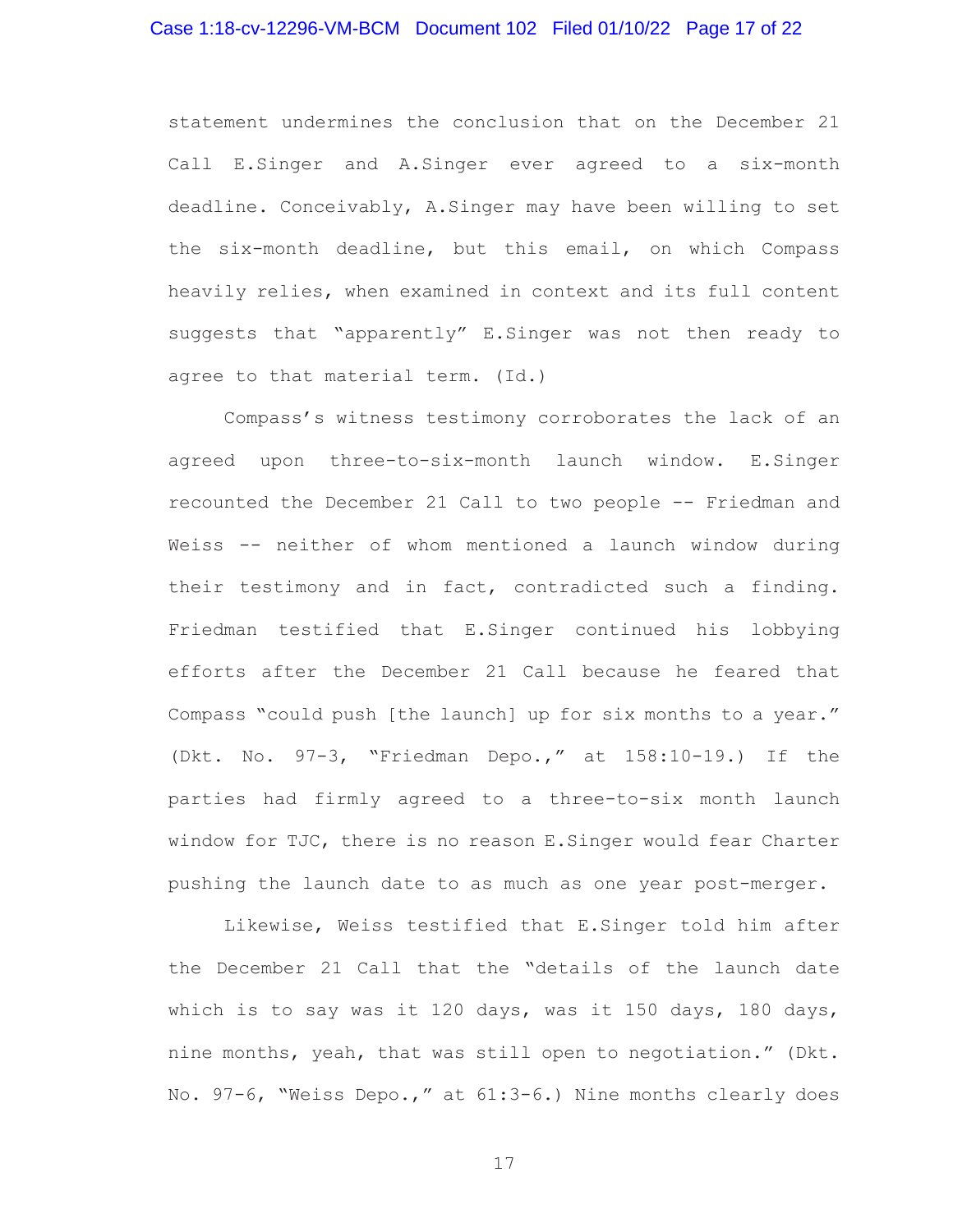# Case 1:18-cv-12296-VM-BCM Document 102 Filed 01/10/22 Page 18 of 22

not fall within a six-month window. Tellingly, neither E.Singer, Friedman, nor Weiss testified that the parties agreed to launch TJC within a specified window of time.

There also is no evidence that A. Singer agreed to three months as the start of the possible launch window. It is undisputed that A.Singer told E.Singer "30 days would not be possible and 60 days would not be possible and 90 days would be unlikely." (Dkt. No. 97-2 at 32:11-25); (see also Dkt. No. 84-35 ("I put it in at 120 because you said 60 and 90 days weren't possible.").) But, based on A.Singer's statement that 90 days wasn't "possible," one cannot reasonably infer from such rejection that he nonetheless had agreed to a time window starting long after 90 days. (Id.) There is simply no evidence to support Compass's position that E.Singer and A.Singer agreed that Charter would possibly launch TJC after three months post-merger.

In fact, the December 22, 2015 internal email from A.Singer that Compass relies on to establish the six-month launch window it claims contradicts the three-month threshold –- A.Singer writes that he told E.Singer on the December 21 Call that "120 days to launch would not be realistic." (Dkt. No. 97-19.) If A.Singer thought four months was not realistic, it is improbable that the parties would have agreed to a start of the launch window in three months.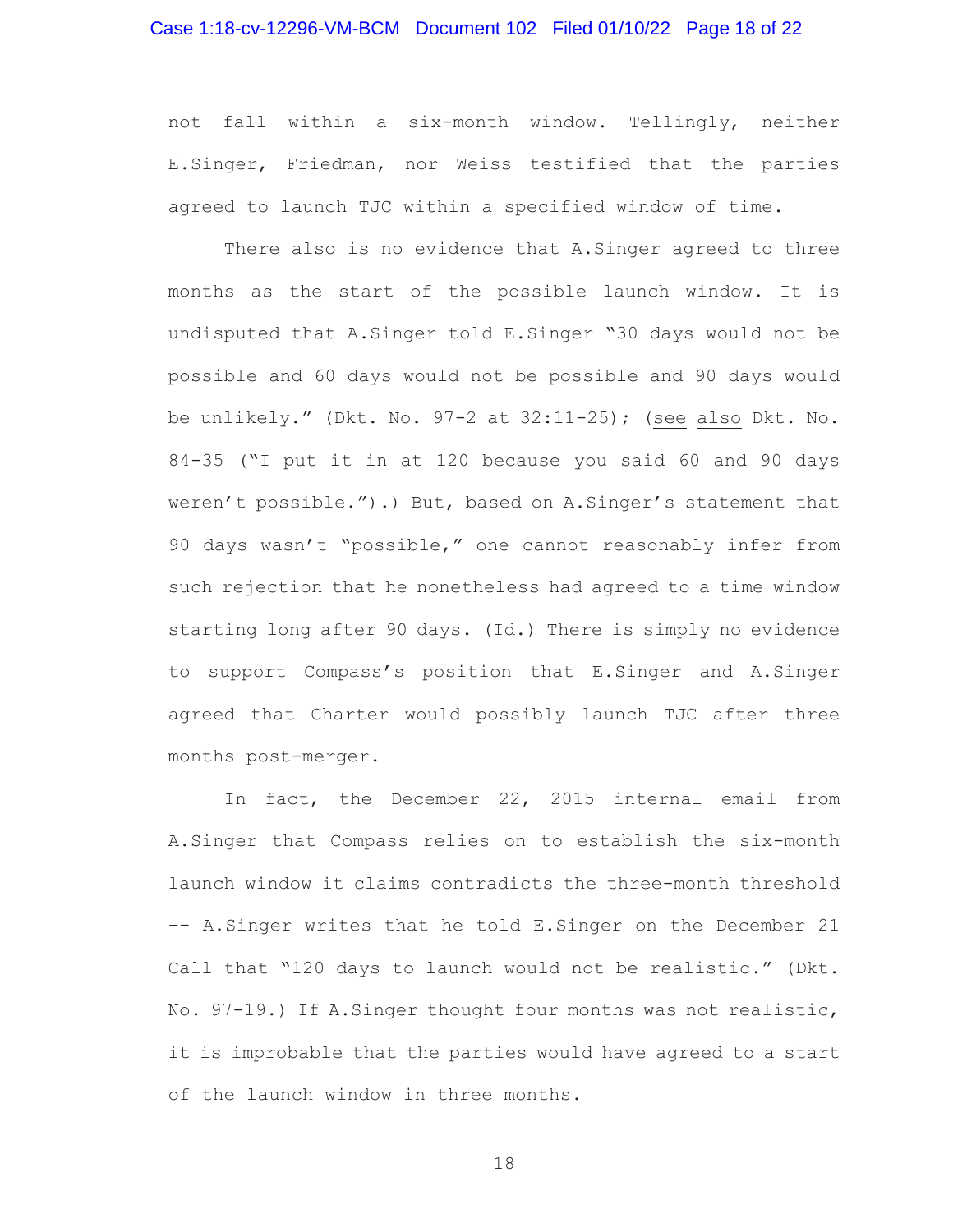# Case 1:18-cv-12296-VM-BCM Document 102 Filed 01/10/22 Page 19 of 22

Having reviewed the evidentiary record and having considered Compass's arguments, the Court finds that the totality of the circumstances weighs heavily in favor of a finding that Charter and Compass never agreed to the timing of a launch window, and that no rational jury could conclude otherwise. Because there was no meeting of the minds between Compass and Charter on this essential term, no contract between the parties materialized. See Schurr v. Austin Galleries of Ill., 719 F.2d 571, 576 (2d Cir. 1983) (applying New York law).

#### B. PROMISORRY ESTOPPEL

Under New York law, the elements of a promissory estoppel claim are: (1) a clear and unambiguous promise by defendant; (2) a reasonable and foreseeable reliance by the party asserting the estoppel by reason of his reliance; and (3) an injury sustained by the party asserting the estoppel by reason of the party's reliance. See Ripple's of Clearview, Inc. v. Le Havre Assoc., 452 N.Y.S.2d 447, 449 (App. Div. 2d Dep't 1982), appeal denied 57 N.Y.2d 609.

The premise of Compass's promissory estoppel claim is that Charter "made a clear and unambiguous promise to [Compass] that if Compass did not talk directly with the FCC about conditioning approval of the merger on linear carriage of TJC, then [Charter] would give [Compass] a Linear channel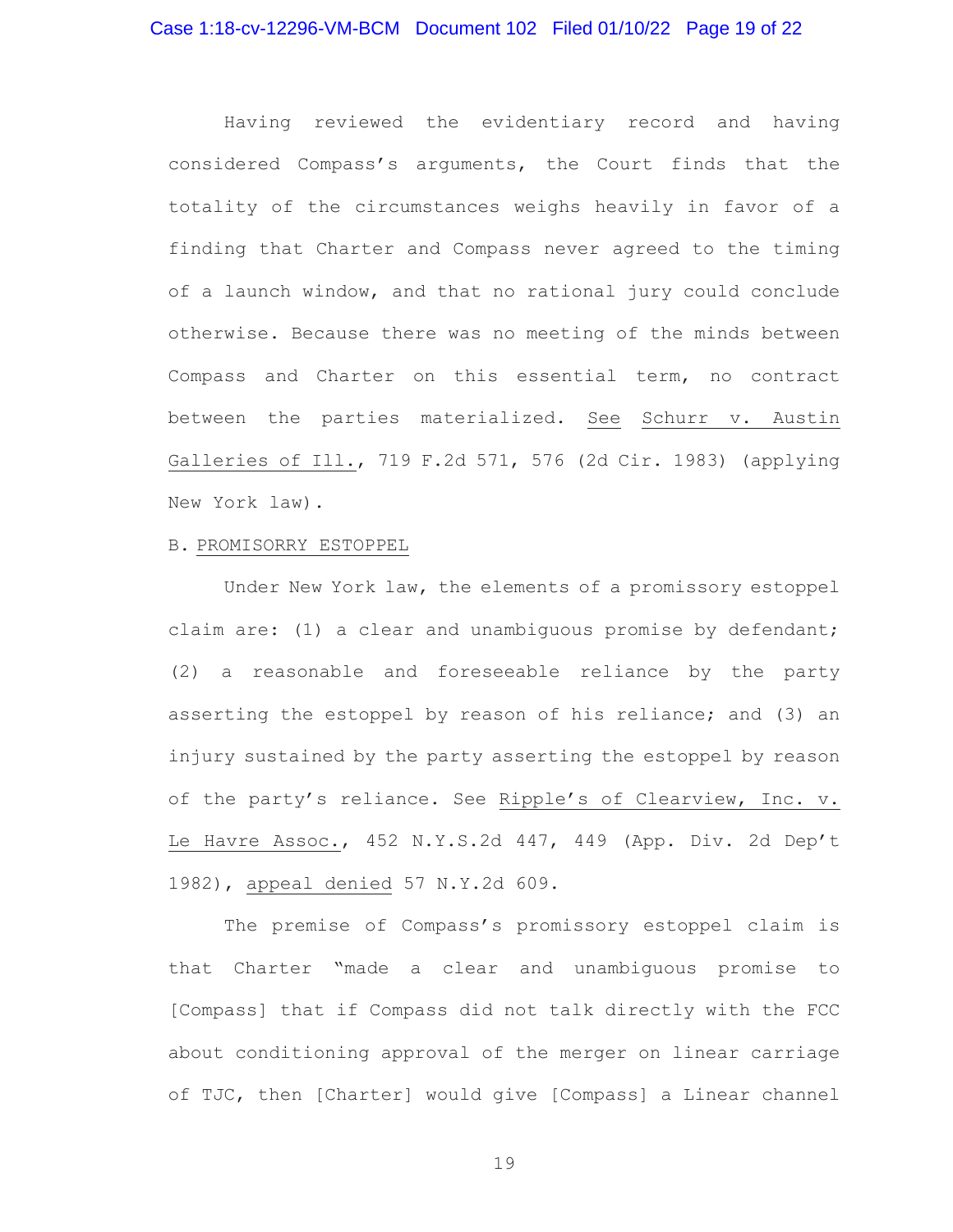# Case 1:18-cv-12296-VM-BCM Document 102 Filed 01/10/22 Page 20 of 22

at the Silver Tier." (Compl. ¶ 147.) Compass contends that it reasonably and foreseeably relied on this promise and did not engage in communication with the FCC, to its detriment.<sup>5</sup>

Unlike the procedure governing the motion to dismiss, for which the Court was bound to accept the allegations in Compass's complaint as true, the evidentiary record now before the Court shows no evidence to support Compass's allegations of a clear and unambiguous promise made by Charter to give TJC a linear channel, as Compass claims. Although McMillan, on behalf of Charter, asked Friedman for Compass to refrain from lobbying the FCC, he promised a call between Charter and Compass, not carriage, in return. (See Def. SUMF ¶38); (Friedman Depo. 88:24-89:10.) That call occurred on December 21 between E.Singer and A.Singer.

No clear and unambiguous promise by Charter for TJC carriage in exchange for Compass refraining from approaching the FCC was made during the December 21 Call either. Throughout his testimony, E.Singer gave contradictory and ambiguous answers regarding whether on that Call A.Singer

<sup>5</sup> The Court is not persuaded by Compass's latest argument that Charter's alleged promise to carry TJC post-merger can be separated from the premise of the promise that Compass would not approach the FCC. Beginning with the Complaint, and continuing through Compass's opposition memorandum Compass filed in connection with the instant summary judgment motion, Compass, to establish elements two and three of its promissory estoppel claim, has relied on the premise that it agreed to refrain from lobbying the FCC.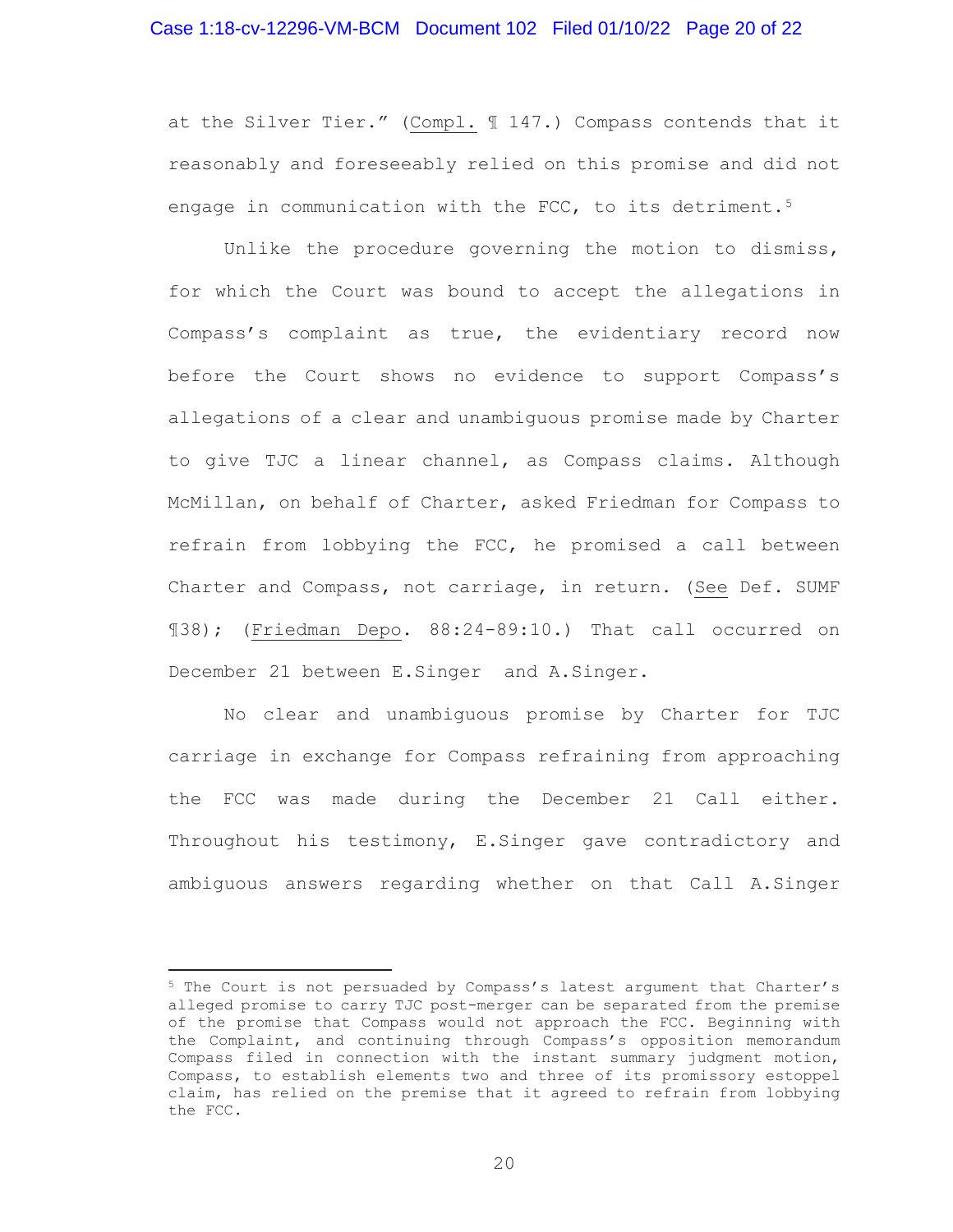# Case 1:18-cv-12296-VM-BCM Document 102 Filed 01/10/22 Page 21 of 22

ever explicitly promised a carriage deal in exchange for Compass refraining from lobbying the FCC. For example, E.Singer testified that he "divined" from certain statements A.Singer made that "he really didn't want [Compass] going to the FCC." E.Singer Depo. at 55:11-20. He added:

Well, it wasn't like he asked the question, and we answered the question in exchange for this, we will do that. It was understood by me the way he started the call . . . and then when he softened and he said, he started offering us a carriage deal, I understood it to mean, well obviously, if we are offering you this carriage deal, you can't go out and . . . keep getting in the way of our merger.

Id. 62:15-63:3. At most, this testimony shows that E.Singer presumed that A.Singer expected Compass to refrain from approaching the FCC. But subjective assumptions and selfserving expectations do not equate to clear and unambiguous promises bearing legal consequences with potential liabilities.

Considering this testimony, and the paucity of evidence presented by Compass to the contrary, the Court is not persuaded that a rational jury could find the existence of a clear and unambiguous promise made by Charter as Compass alleges. Absent such a promise, Compass's promissory estoppel claim fails as a matter of law. See Gallo, 22 F.3d at 1223– 24.